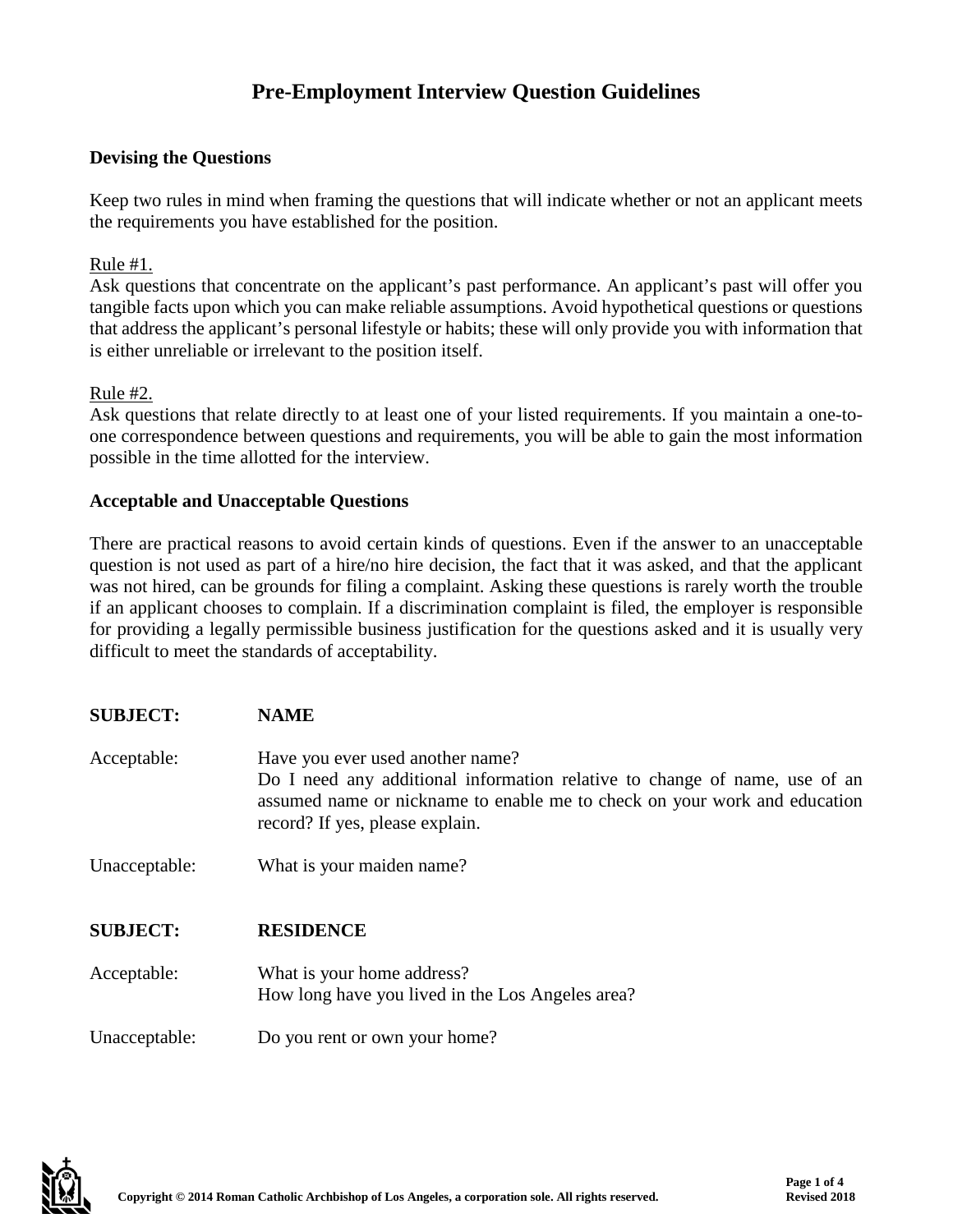| <b>SUBJECT:</b> | <b>AGE</b>                                                                                                                                                                                                                                                                                                                                                 |
|-----------------|------------------------------------------------------------------------------------------------------------------------------------------------------------------------------------------------------------------------------------------------------------------------------------------------------------------------------------------------------------|
| Acceptable:     | Statement that being hired is subject to verification that applicant meets legal age<br>requirements.<br>If hired, can you show proof of age? Are you over eighteen years of age?<br>If under eighteen, after employment, can you submit a work permit?                                                                                                    |
| Unacceptable:   | How old are you? What is your age?<br>What is your date of birth?<br>When did you complete or attend elementary or high school?<br>Questions which tend to identify applicants over age 40.                                                                                                                                                                |
| <b>SUBJECT:</b> | <b>BIRTHPLACE, CITIZENSHIP</b>                                                                                                                                                                                                                                                                                                                             |
| Acceptable:     | Can you, after employment, submit verification of right to work in the US?                                                                                                                                                                                                                                                                                 |
| Unacceptable:   | Birthplace of applicant, applicant's parents, spouse or other relatives.<br>Are you a U.S. citizen?<br>What is the citizenship of parents, spouse or other relatives?<br>Requirement that applicant furnish naturalization papers or alien card prior to<br>employment.                                                                                    |
| <b>SUBJECT:</b> | <b>NATIONAL ORIGIN</b>                                                                                                                                                                                                                                                                                                                                     |
| Acceptable:     | If use of a language other than English is relevant to the job for which the applicant<br>is applying, you may ask if the applicant reads, speaks or writes the other<br>language.                                                                                                                                                                         |
| Unacceptable:   | Questions as to lineage, ancestry, national origin, nationality, descent or parentage<br>of applicant, applicant's parents or spouse.<br>"What is your mother tongue? What language do you commonly use?"<br>"Kowalski?  that's Polish, isn't it?"<br>"Have you had your name changed by court order?"<br>"How did you learn to speak a foreign language?" |
| <b>SUBJECT:</b> | SEX, MARITAL STATUS, FAMILY                                                                                                                                                                                                                                                                                                                                |
| Acceptable:     | Name and address of parent or guardian if applicant is a minor.<br>Statement of company policy regarding work assignment of employees who are<br>related.                                                                                                                                                                                                  |
| Unacceptable:   | Questions which indicate applicant's sex.<br>Questions which indicate applicant's marital status. "Is it Miss or Mrs.?"<br>"Are you married?"<br>"How many children do you have?"<br>"Who takes care of your children while you're working?"                                                                                                               |

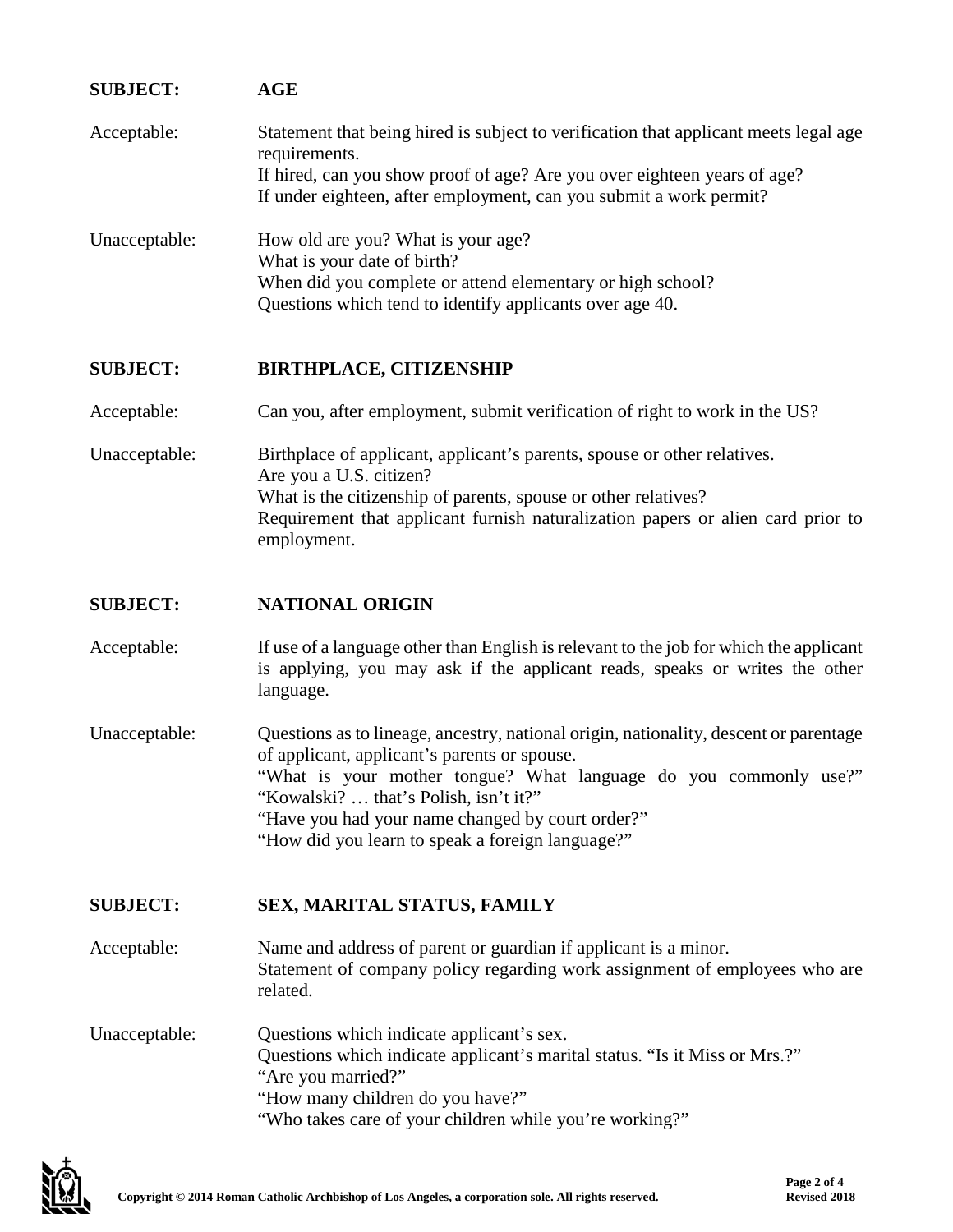"What does your husband think about your working outside the home?" "Are you living with your husband/wife?" Number and/or ages of children or dependents. Questions regarding pregnancy, child bearing or birth control. Name or address of relative, spouse of children of adult applicant. Do you live with your parents?

# **SUBJECT: RACE, COLOR**

Acceptable: None.

Unacceptable: Any questions regarding applicant's race, color, complexion, color of hair, eyes or skin.

## **SUBJECT: PHYSICAL DESCRIPTION, PHOTOGRAPH**

- Acceptable: Statement that photograph may be required after employment.
- Unacceptable: Questions about an applicant's height and weight. Request that an applicant affix photograph. Request applicant, at his or her option, to submit a photograph. Request a photo after interview but before employment.

## **SUBJECT: PHYSICAL CONDITION, DISABILITY**

- Acceptable: Statement that offer of employment may be made subject to applicant passing a job related physical examination. Are you able to perform the functions of the job for which you applied? If no, what reasonable accommodations can be made?
- Unacceptable: Questions regarding applicant's general medical condition, state of health or illnesses. Questions regarding receipt of Worker's Compensation. Do you have any handicap or physical disabilities?

## **SUBJECT: RELIGION**

Acceptable: This location is part of the Roman Catholic Archdiocese of Los Angeles and reserves the right to make employment decisions based on principles of Catholic moral teaching, religious preferences and other religious needs, criteria and policies. All persons involved with the Archdiocese are expected to model, teach and promote behavior in conformity to the teachings of the Roman Catholic Church. Are you willing and able to comply with these policies?